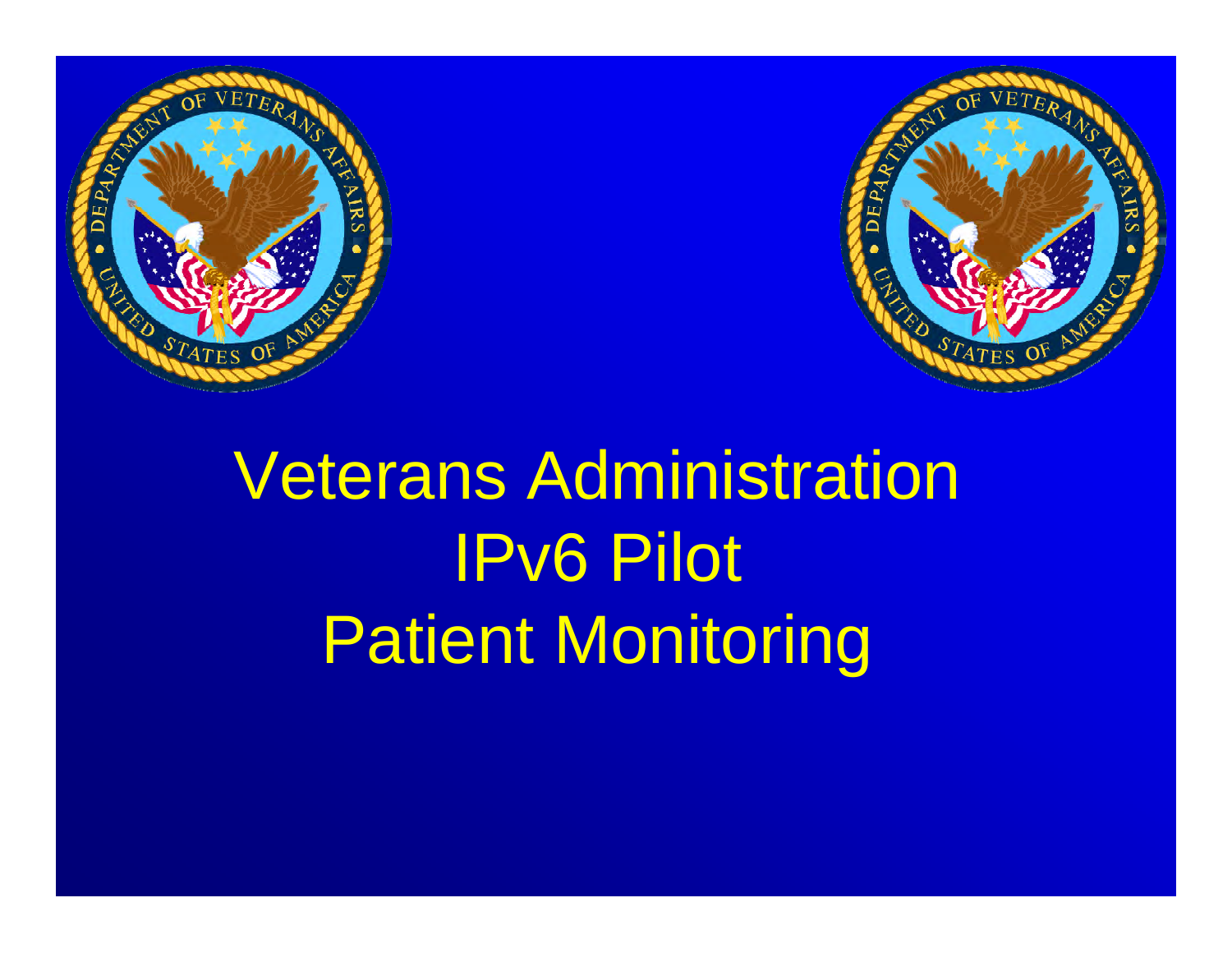- Overview
- Pilot Summary
- Pilot Design
- Connection Diagram
- Product Description
- Hurdles
- Pilot Design ver 2
- $\bullet$ **Costs**
- Questions
- $\bullet$ **Contacts**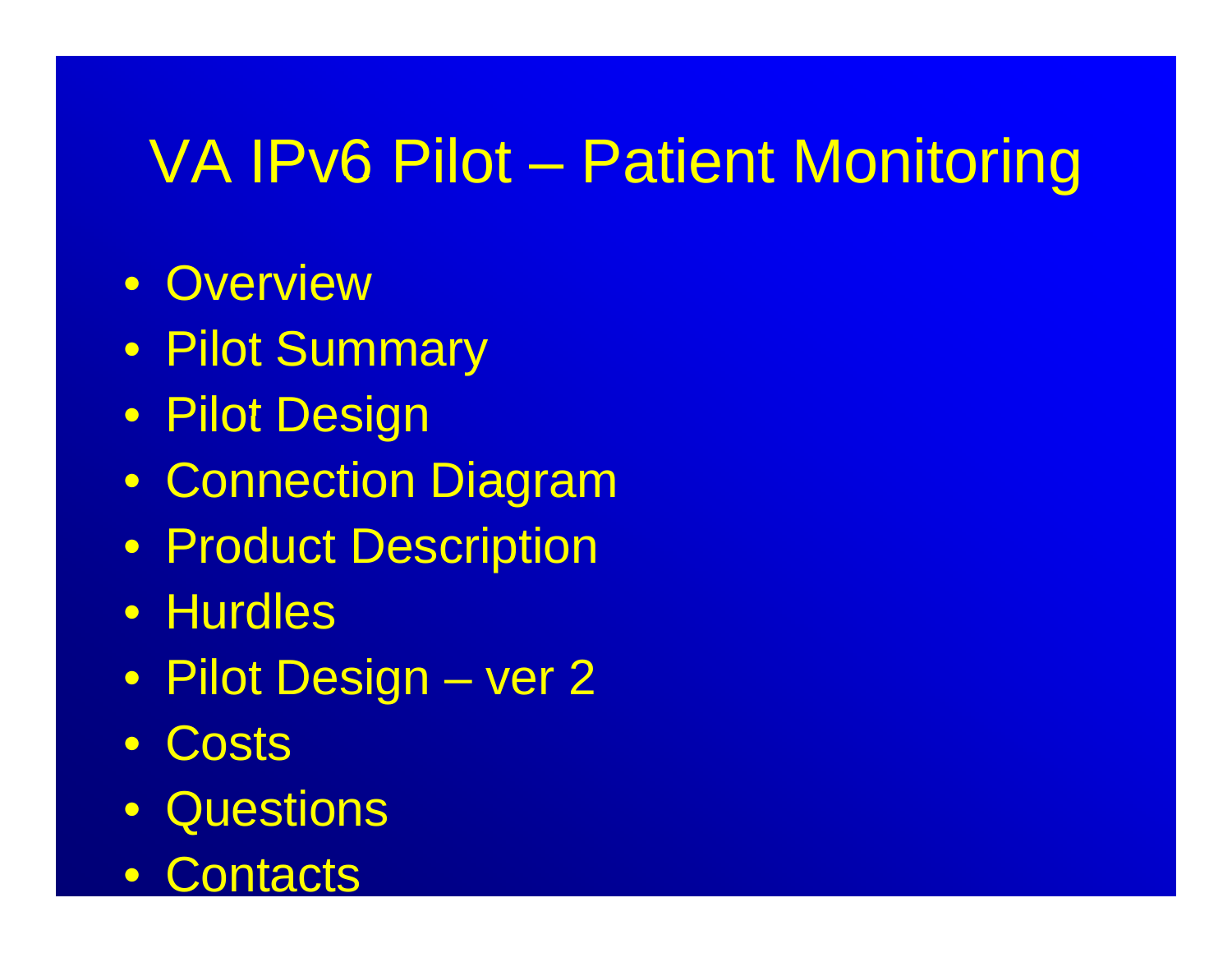#### • Overview

- The VA is investigating various initiatives for using IPv6 to enhance the VA's Core Mission goals.
- Charles Constantinopolis Take advantage of the new functionality built into IPv6 including
	- Security
	- Ability to self configure IP Address and gateway
	- Peer to Peer connectivity
	- Greater address space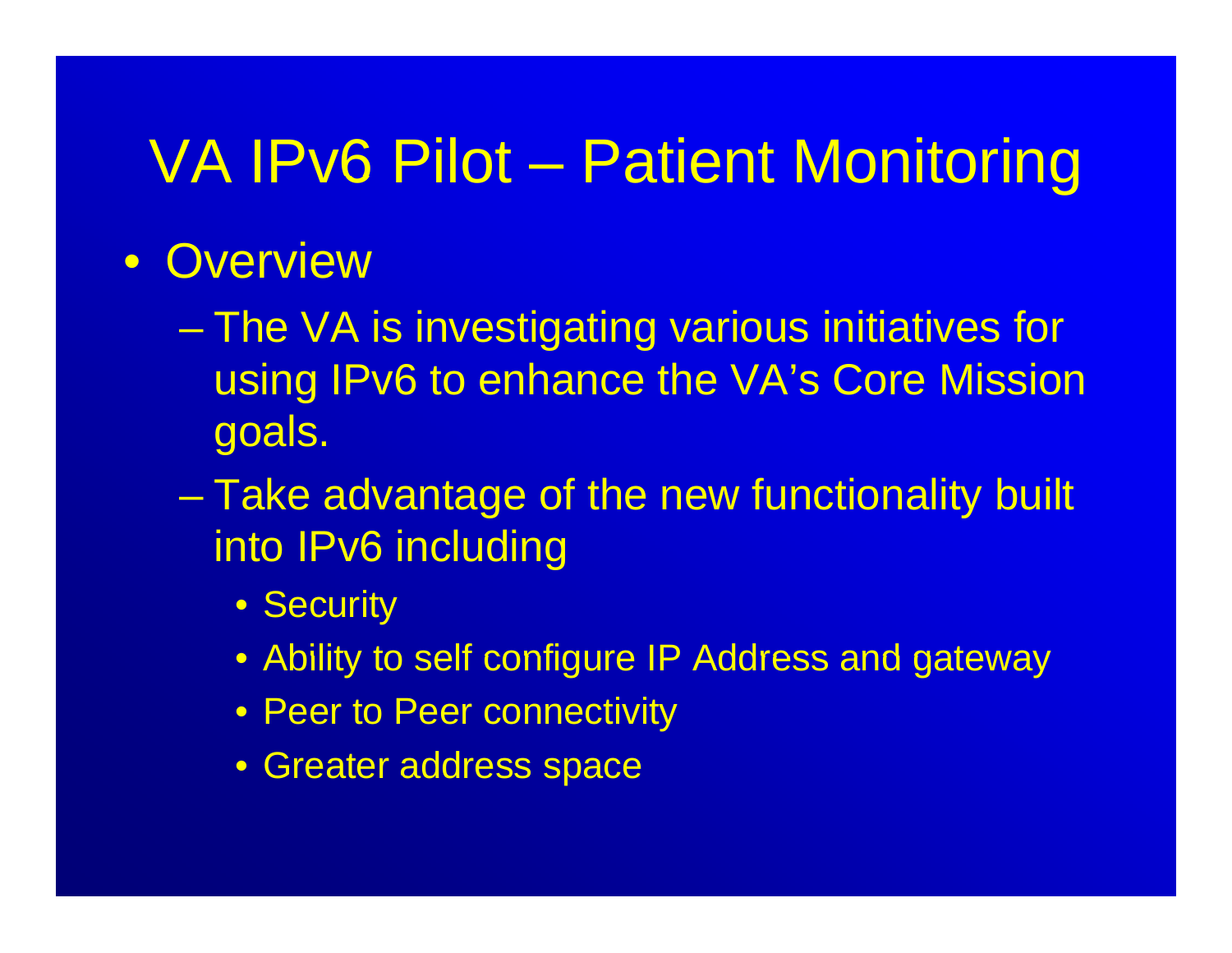- Overview (continued)
	- This initiative focuses on remote real time patient monitoring and communication.
		- Supports a patient focused care model
		- Provides for better clinical reaction time
		- Allows clinical staff to observe symptoms when they occur instead of getting briefed on them after the fact
		- Enables clinical staff to ensure treatment plan compliance by the patient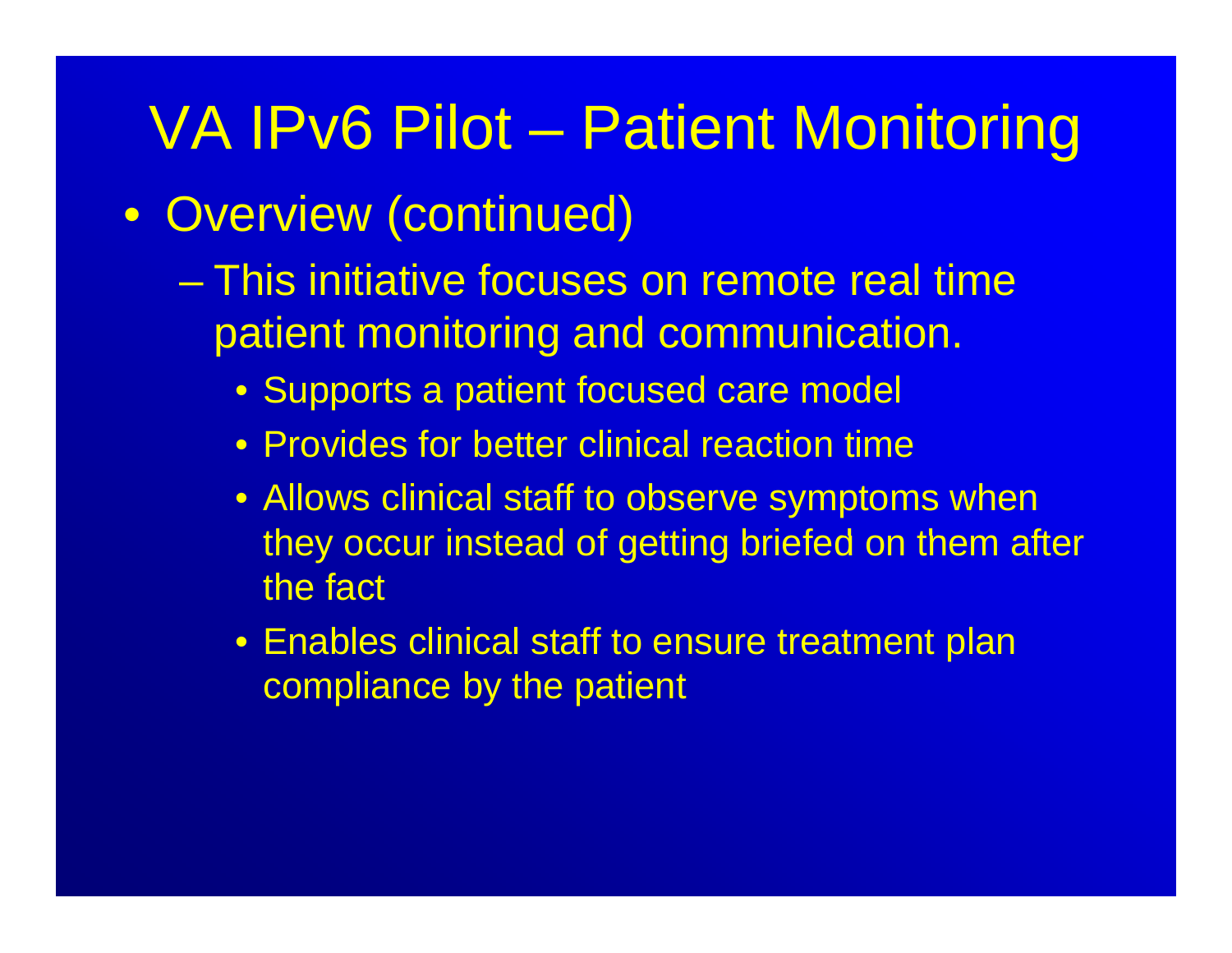#### • Overview (continued)

- Examples of patient conditions that would benefit from real time patient monitoring include:
	- Cardiac disease
	- Sleep disorder
	- Diabetes
	- Alcohol/drug dependence.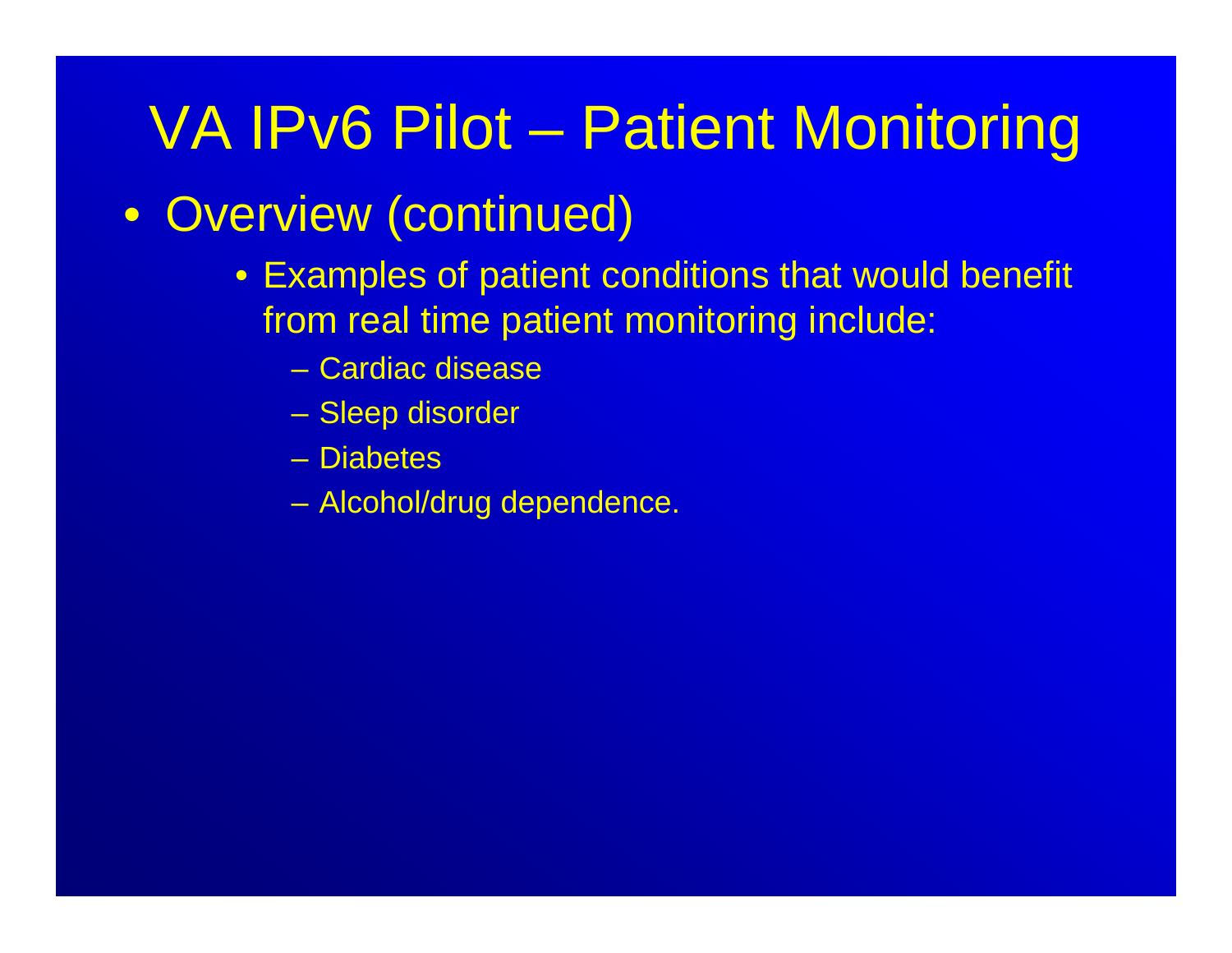#### • Pilot Summary

- $\mathcal{L}_{\mathcal{A}}$ A number of patient monitoring options were reviewed
- These included:
	- NASA System
	- Several Firefighter/Police/Soldier monitoring systems
	- $\bullet\,$  Temperature Monitoring Systems
	- EKG Monitoring Systems
	- Sleep Disorder Monitoring Systems
- Issues encountered:
	- Product not ready for commercial deployment
	- Product does not support IPv6 connectivity.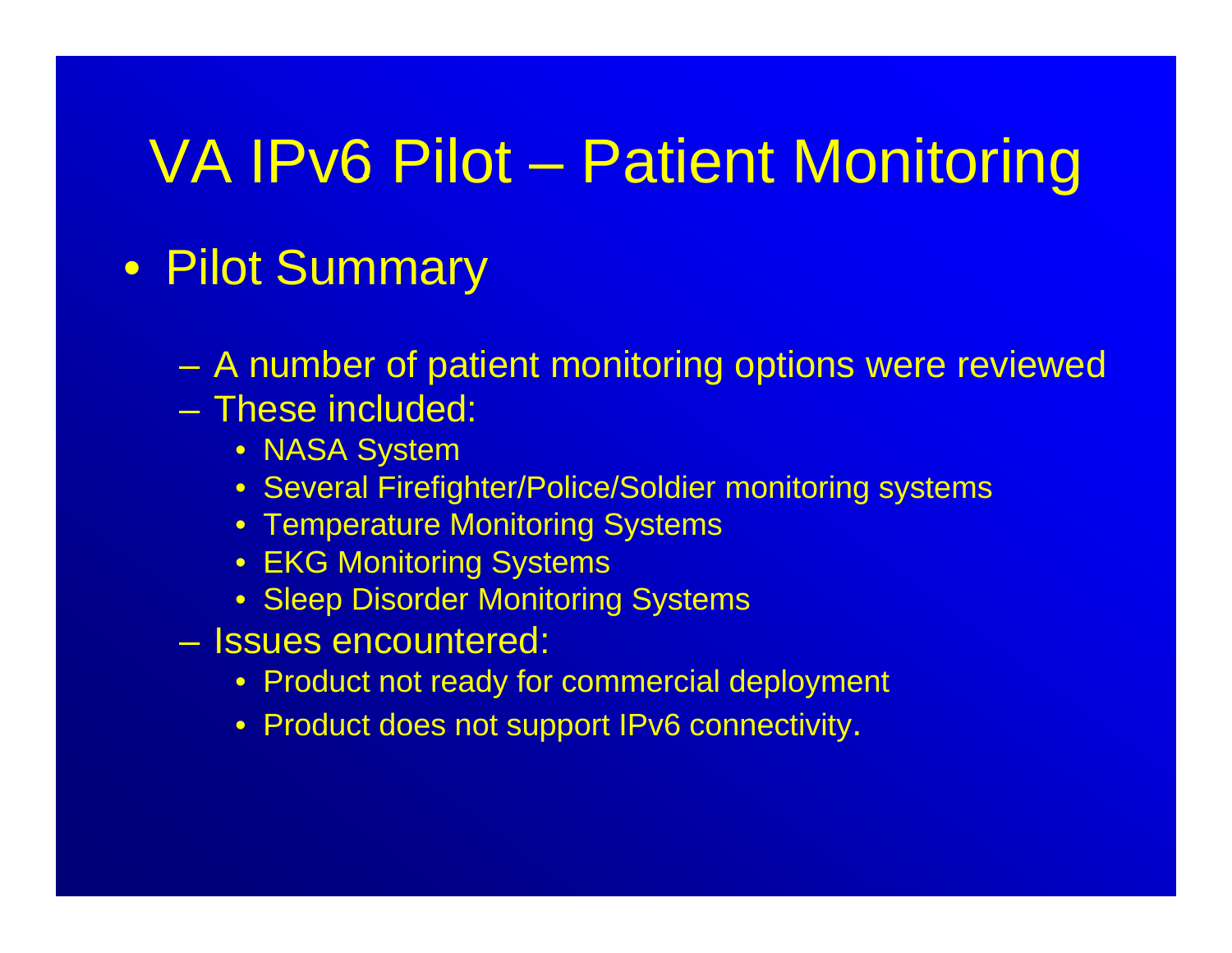- Pilot Summary (continued)
	- $\mathcal{L}_{\mathcal{A}}$  Sleep disorder patient monitoring was selected for this pilot
		- Is ready for commercial deployment
		- Includes IPv6 support
		- It's a good fit for the VA since a number of VA facilities are al ready monitoring patients with sleep disorders problems
	- This pilot will implement a remote monitoring model
		- place monitoring equipment at the patients home
		- $\bullet\,$  Utilize IPv6 for auto config and security to transmit data back to the VA
			- Means that IT and clinical staff don't have to go out to the patients home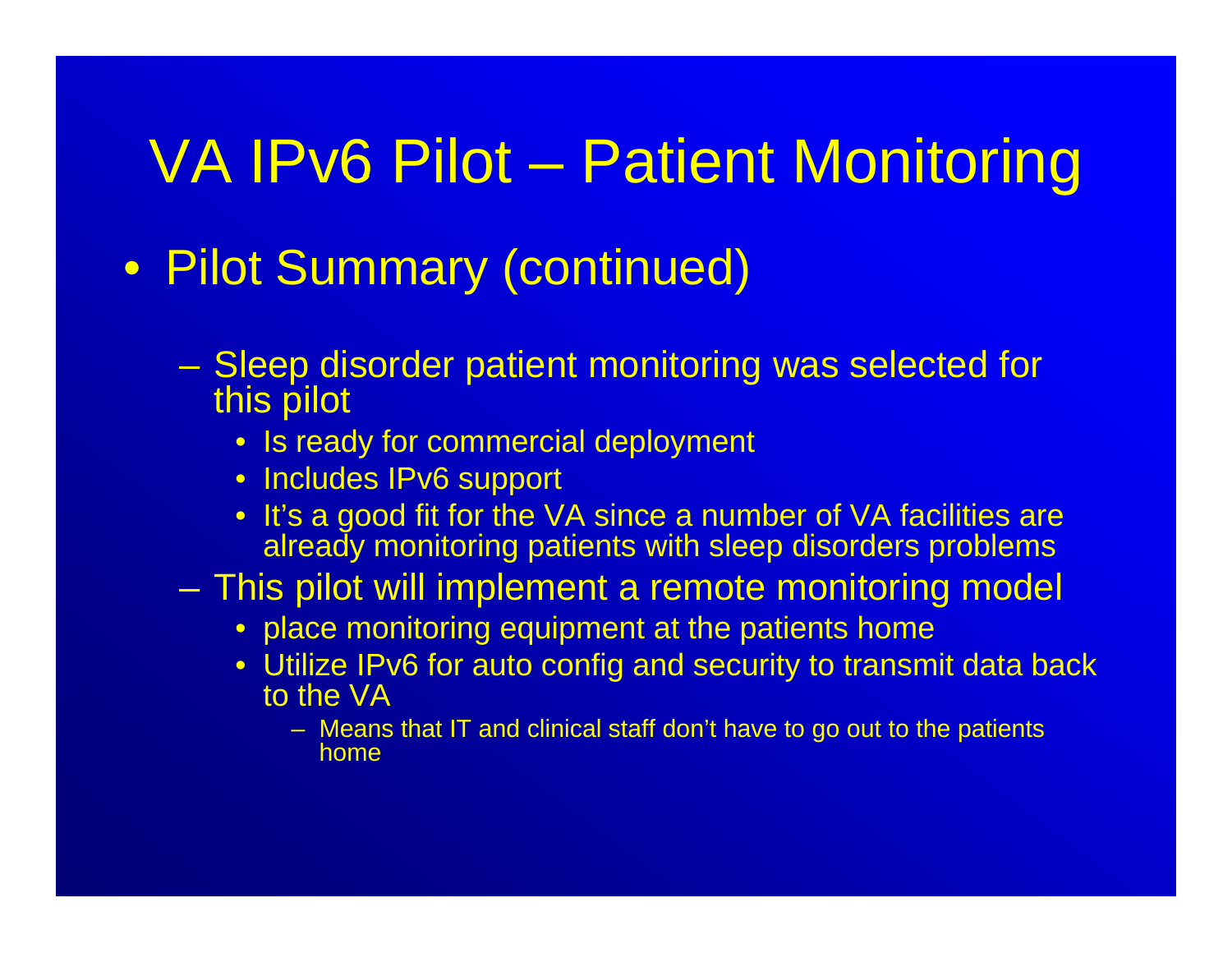#### • Pilot Design

- Select a Sleep Disorder Monitoring Product that meets the following requirements:
	- Makes a remote monitoring system
	- $\bullet\,$  The system supports IPv6 connectivity
	- Collects both clinical data and video of the patient
	- Supports bidirectional communication to the patient
	- $\bullet\;$  Is acceptable to the staff at the facility selected to participate in the pilot

#### Select an test area meeting the following criteria:

- Medical Center is conducting sleep disorder treatment
- A local Internet connection provider support IPv6 connections across their network backbone.
- Set up three to five test groups of fifteen patients each
- Establish connections to the selected carrier to each patient home in the test groups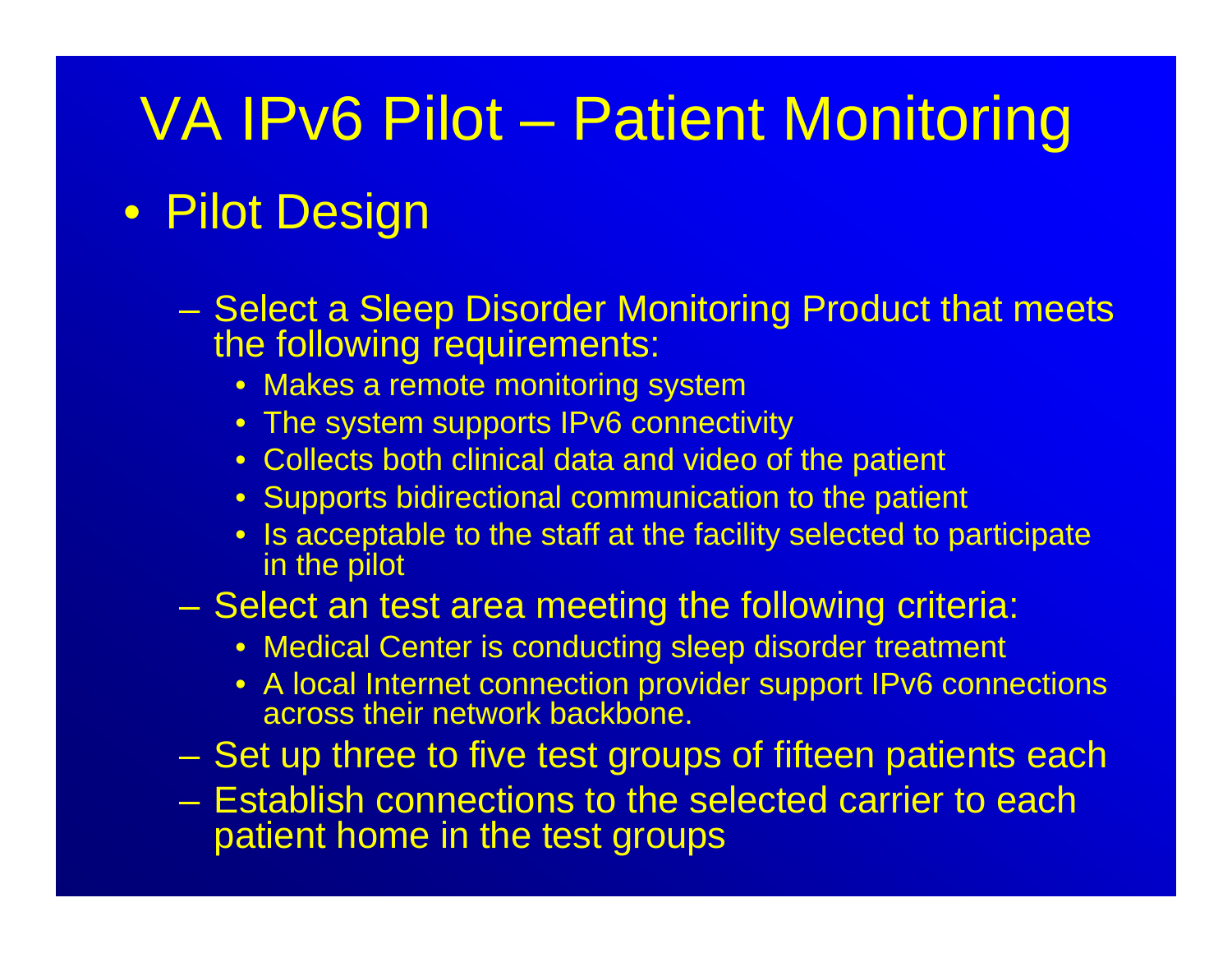#### • Pilot Design (continued)

- $-$  Establish a connection from the selected carrier to the  $\,$ participating facility
- –Send a monitoring system home with the patient
- Monitor the patient for two week period
- $\mathcal{L}_{\mathcal{A}}$  The remote system will forward the data and video to a server located at the VA using an encrypted IPv6 connection.
- These data files and video files will be monitored by a staff at the medical center. If staff see a problem with the patient, they will be able to take appropriate care steps in a timely manner.
- **Security** 
	- $\bullet\,$  The collection server will not be inside the VA network
	- Instead of putting sensitive patient data on the pilot system, fake sensitive patient will be loaded and linked to a separate file of real sensitive patient data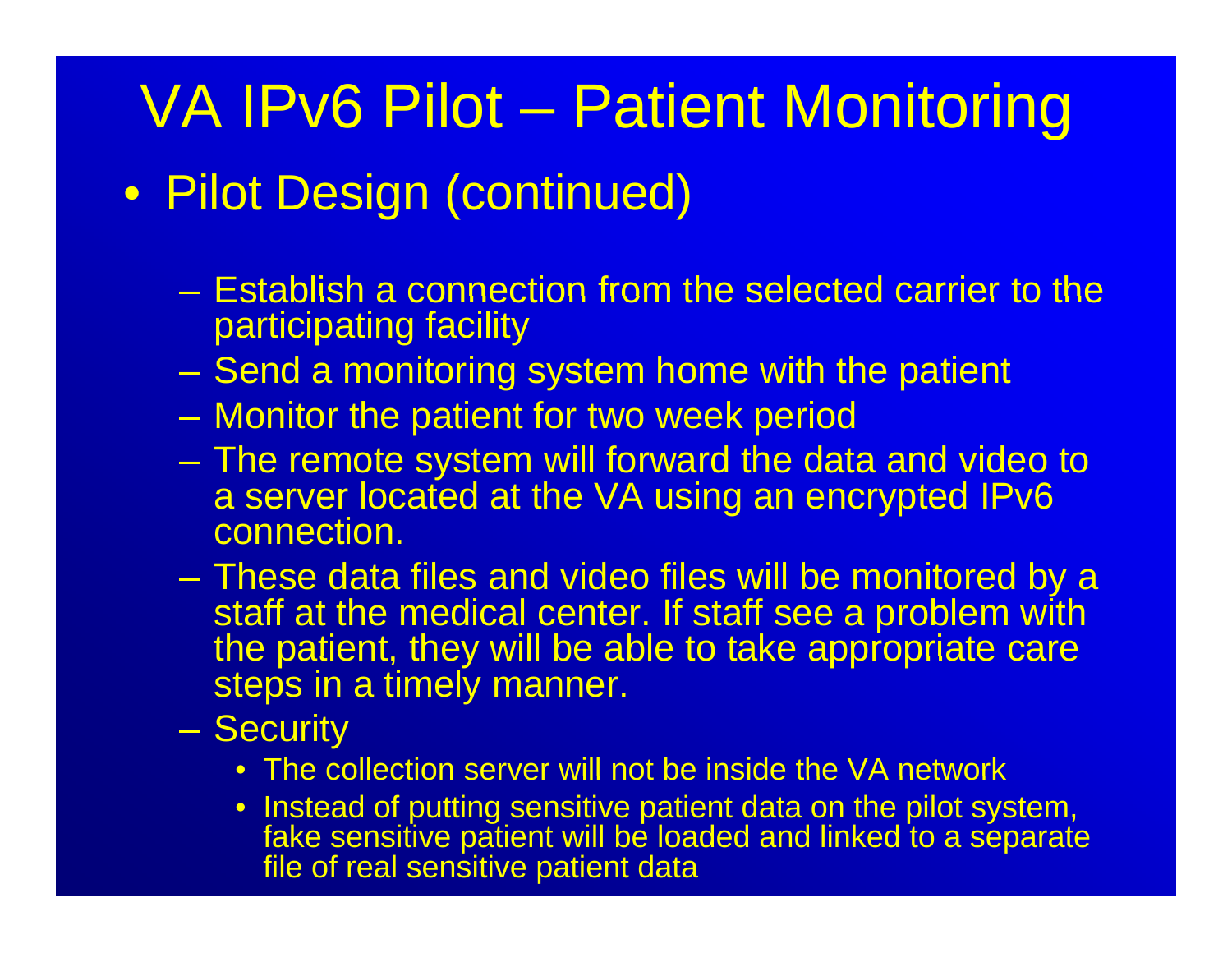

#### Diagram of the connection from the patients home to the medical center.



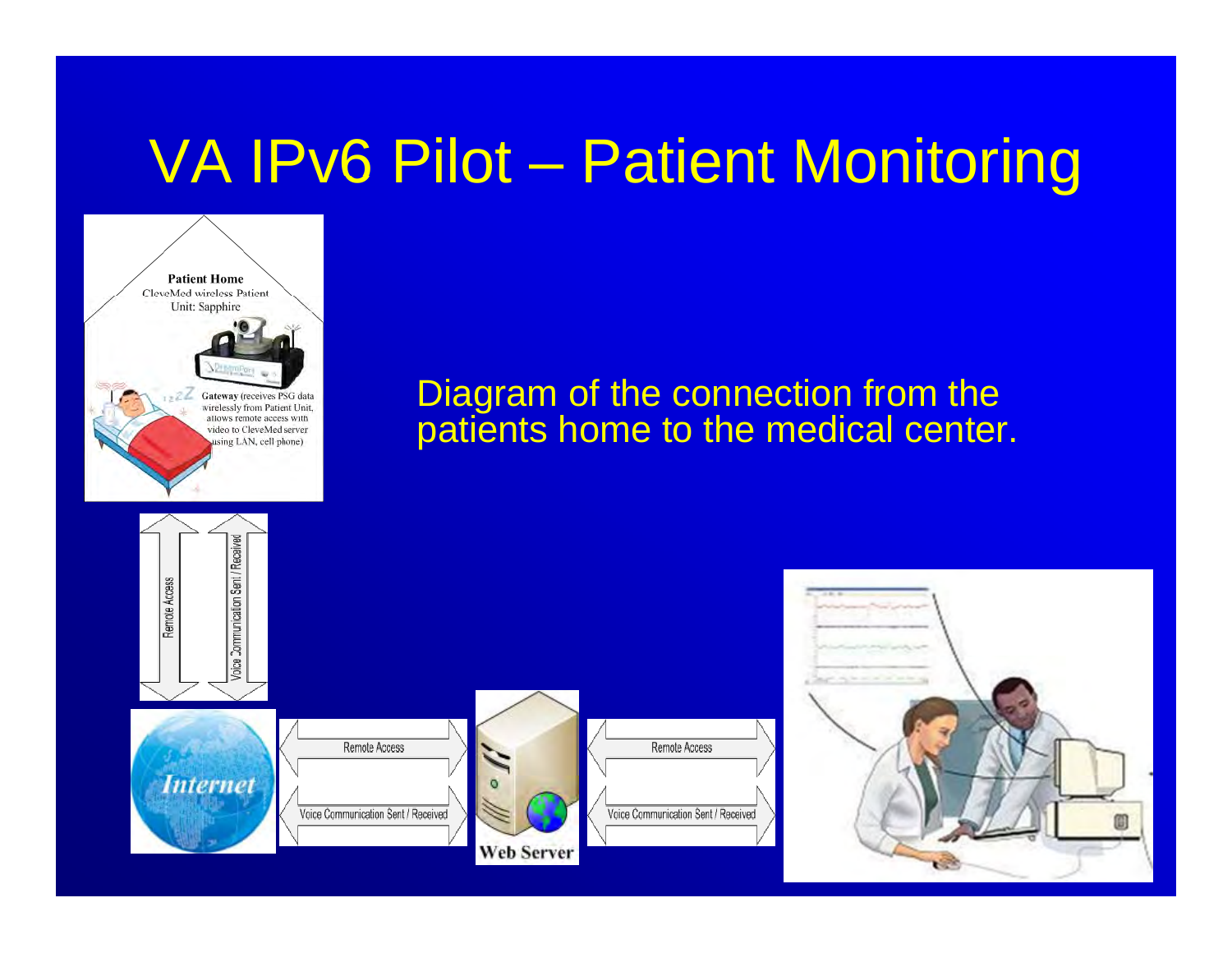#### • Product

- The product selected is provided by Cleveland Medical Devices (www.clevemed.com)
- – Composed of three parts
	- Sapphire PSG Unit
		- 22 channel collection unit
		- Collects the following data physiological data:
			- » 3 EEG
			- » 2 EOG
			- » 3 EMG (chin, 2 legs)
			- » 2 respiratory efforts
			- » 2 airflow (pressure and temperature)
			- » ECG
			- » Pulse oximetry
			- » Snore

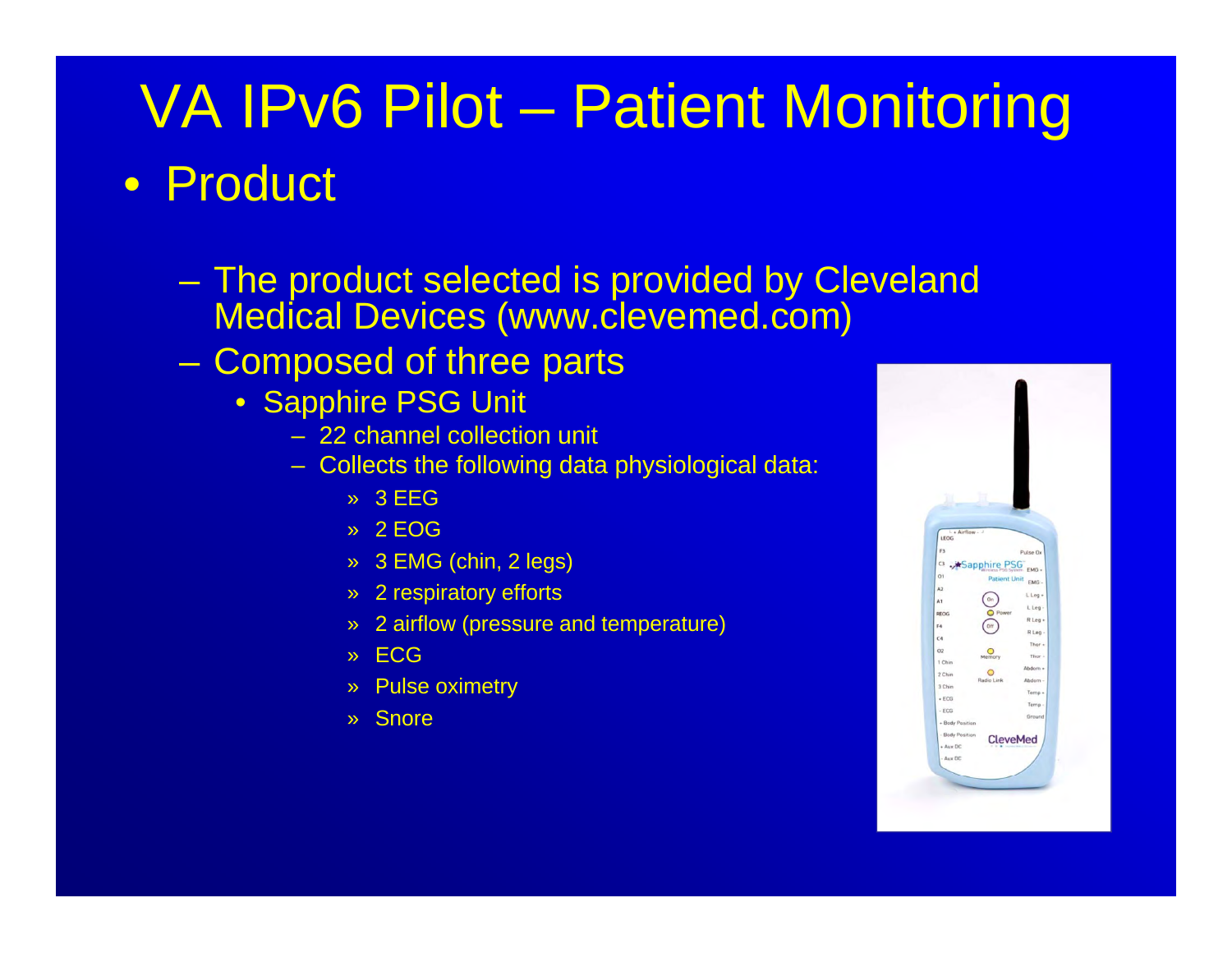#### • Product (continued)

- Dream Port Portable Sleep Gateway (PSG)
	- Receives data wirelessly from Sapphire PSG unit » 900MHz
	- Transmits audio and video to the management system
	- Receives audio from the management system



• Crystal PSG Management System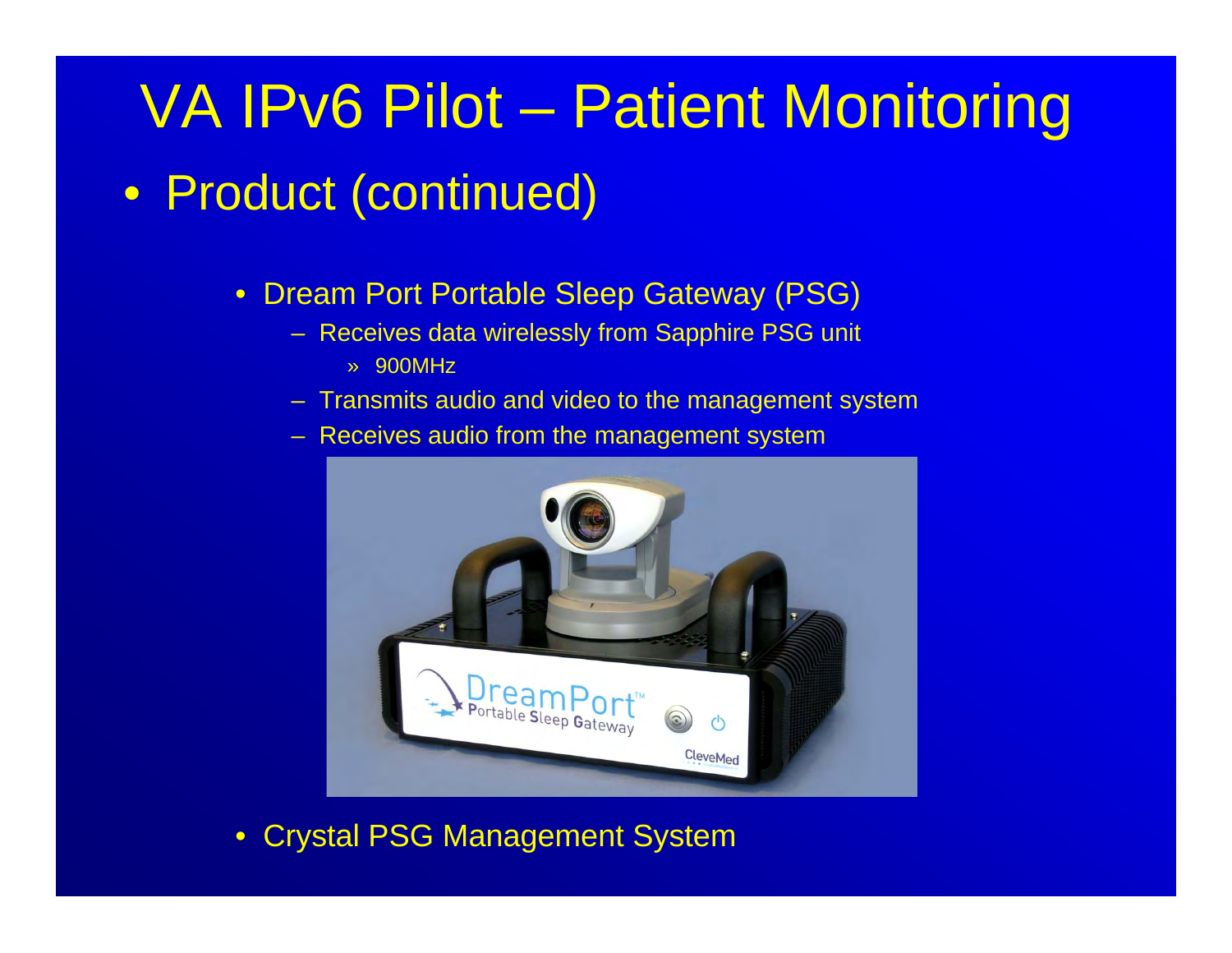- Hurdles
	- – There are no carriers that support IPv6 across their network
		- There are carriers that allow users to run IPv6 over point to point connections but not natively across their network
		- Solution is to use IPv6 over IPv4 dongle to run IPv6 connection back to the monitor system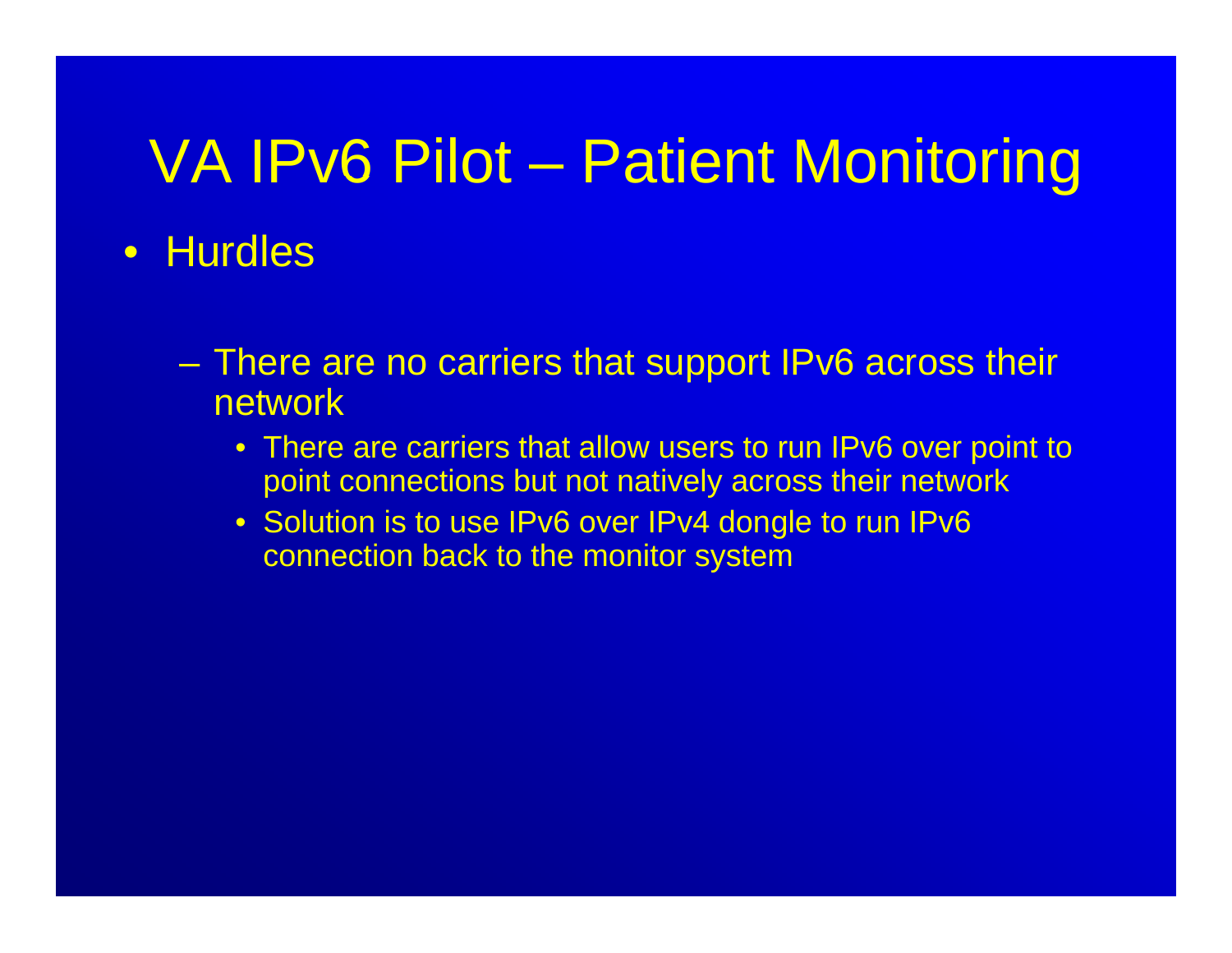- Pilot Design Ver 2
	- Select a Sleep Disorder Monitoring Product that meets the following requirements:
		- $\bullet~$  Makes a remote monitoring system
		- The system supports IPv6 connectivity
		- Collects both clinical data and video of the patient
		- Supports bidirectional communication to the patient
		- Is acceptable to the staff at the facility selected to participate in the pilot
	- –- Select an test area meeting the following criteria:
		- Medical Center is conducting sleep disorder treatment
	- Select an IPv6 over IPv4 Dongle
	- Set up three to five test groups of fifteen patients each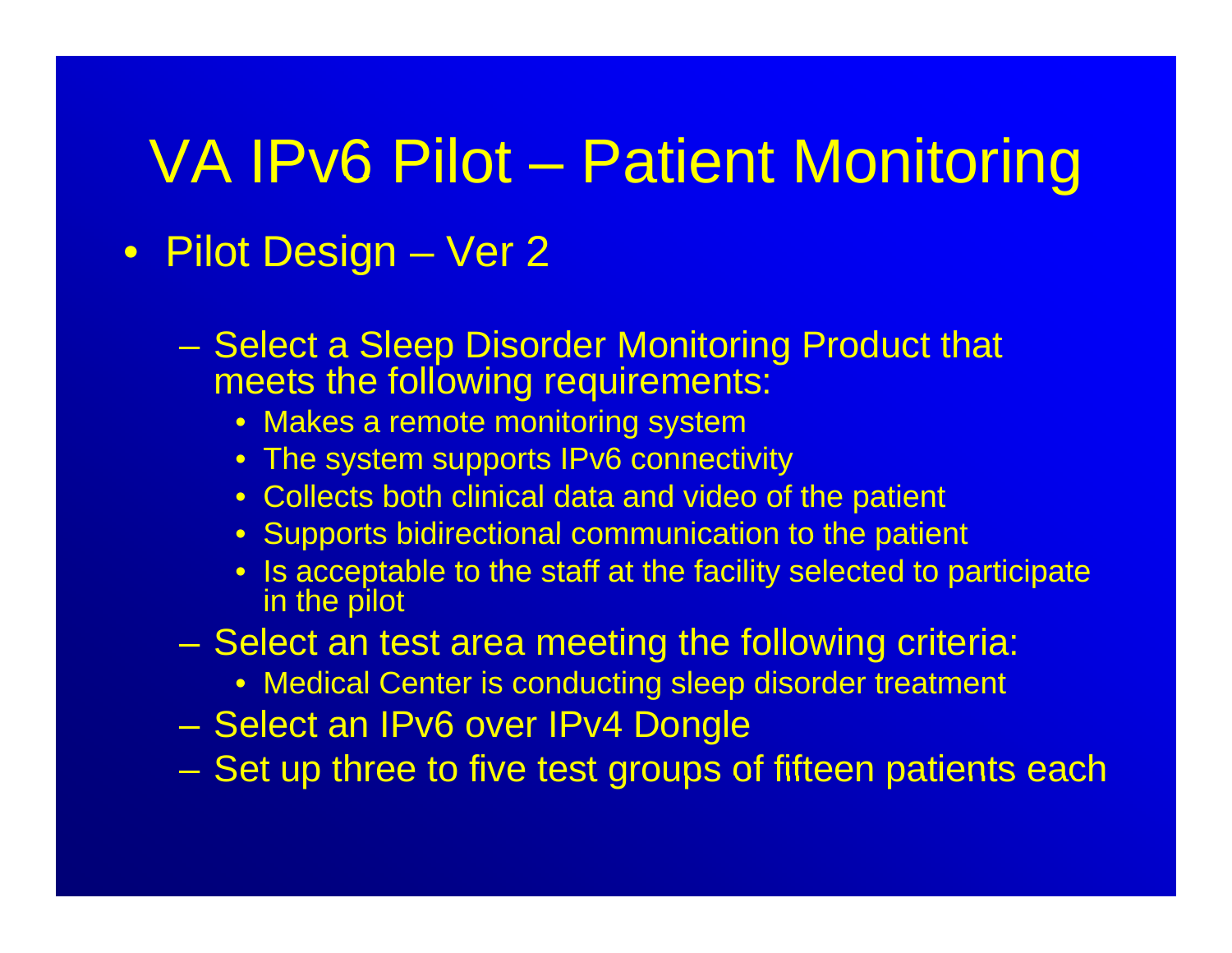- Pilot Design – <del>Jan Karl II.</del><br>Vyhyvänä – Ver 2 (continued)
	- Establish connections to the selected carrier to each patient home in the test groups
	- Establish a connection from the selected carrier to the participating facility
	- – Have an IT staff person take a monitoring system to the patient's home and set it up
	- Monitor the patient for two week period
	- The remote system will forward the data and video to a server located at the VA using an encrypted IPv6 connection.
	- These data files and video files will be monitored by a staff at the medical center. If staff see a problem with the patient, they will be able to take appropriate care steps in a timely manner.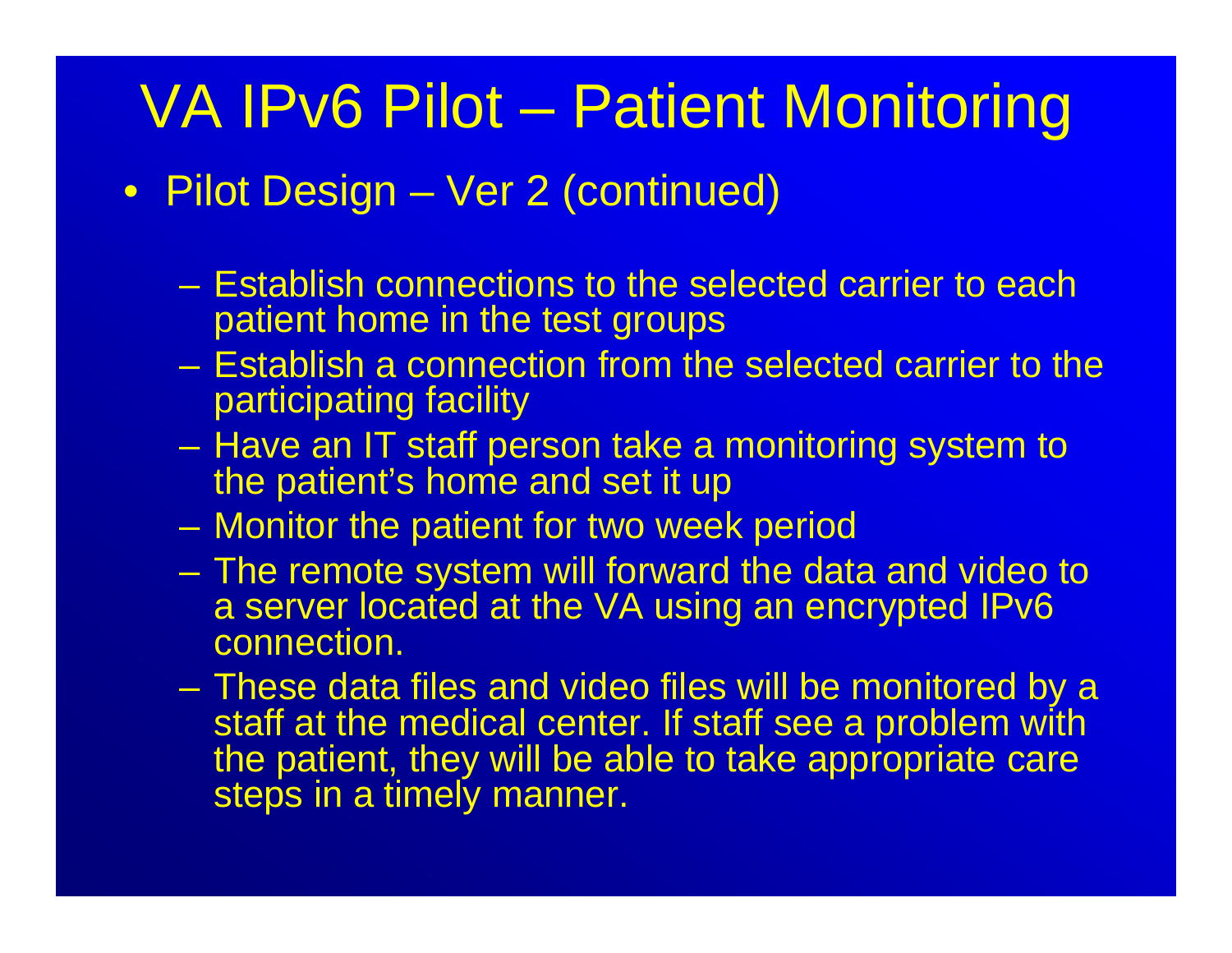| <b>Item</b> | <b>Item Description</b>                                   | <b>Quantity</b> | <b>Unit Cost</b>                 | <b>Total Cost</b> | <b>Comments</b>                                                                                                                               |
|-------------|-----------------------------------------------------------|-----------------|----------------------------------|-------------------|-----------------------------------------------------------------------------------------------------------------------------------------------|
|             | 1 Sets of Patient Monitoring Units<br>and base stations   | 15              |                                  | 330,200.00        |                                                                                                                                               |
|             | 2 Gateway Server                                          | $\overline{1}$  |                                  |                   | 0.00 included in item 1 above                                                                                                                 |
|             | 3 Connection for gateway server                           | $\overline{1}$  |                                  |                   | to be provided by LDS                                                                                                                         |
|             | 4 Connection for patient<br>monitoring and base stations  | 15              |                                  |                   | to be provided by LDS                                                                                                                         |
|             | 5 Backend software application to<br>monitor server files | $\overline{1}$  |                                  | 3,000.00          |                                                                                                                                               |
|             | 6 Staff to monitor patients during<br>test                | 5               | 300.00                           |                   | 10,500.00 unit cost is for one person per<br>night. Total cost assumes five<br>staff monitoring 15 patients<br>every other night for 14 days. |
|             | 7 IT Staff to support pilot                               | 1               |                                  |                   | 0.00 included in item 1 above                                                                                                                 |
|             | 8 IPv6 enabled Video<br>Conferencing desktop units        | 15              |                                  |                   | 0.00 included in item 1 above; this is<br>a low light camera. Does<br>pan/tilt/zoom. Can do screen<br>capture.                                |
| 9           |                                                           |                 |                                  |                   |                                                                                                                                               |
| 10          |                                                           |                 |                                  |                   |                                                                                                                                               |
|             |                                                           |                 | <b>Sub Cost:</b>                 | 343,700.00        |                                                                                                                                               |
|             |                                                           |                 | <b>Overage</b><br><b>Amount:</b> | 51,555.00         |                                                                                                                                               |
|             |                                                           |                 | <b>Total Cost:</b>               | 395,255.00        |                                                                                                                                               |
|             |                                                           |                 |                                  |                   |                                                                                                                                               |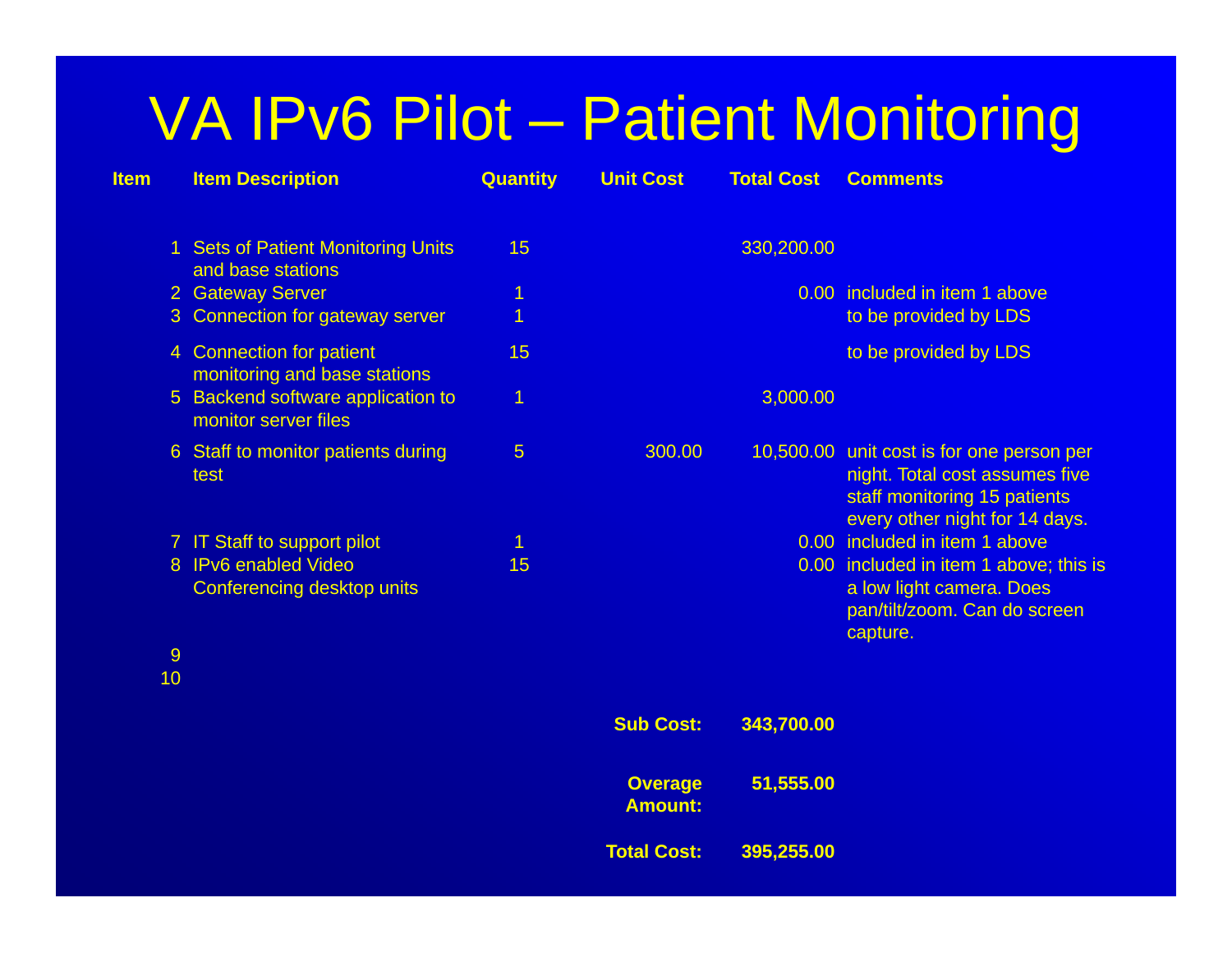• Questions?